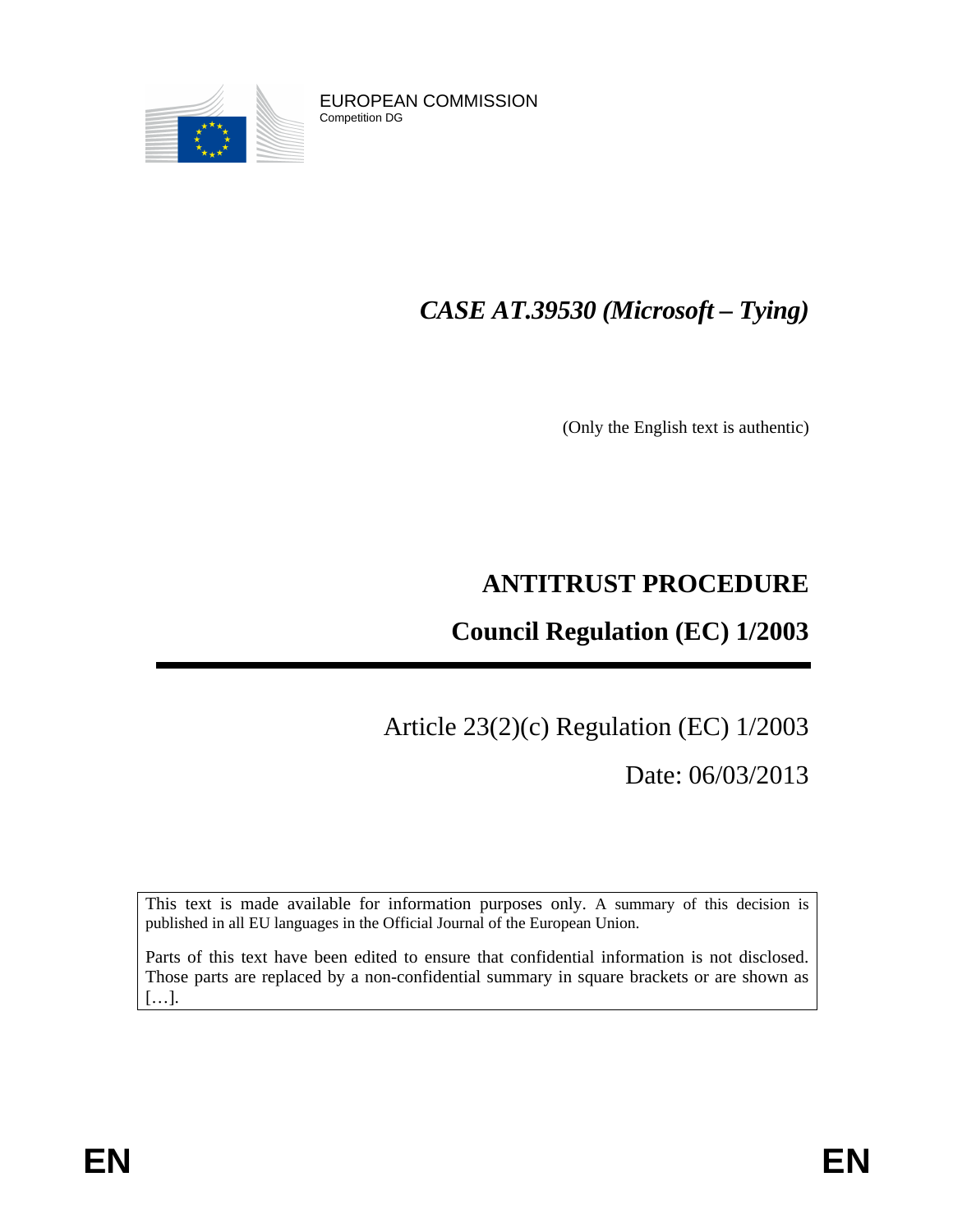

Brussels, 6.3.2013 C(2013) 1210 final

PUBLIC VERSION

#### **COMMISSION DECISION**

#### **of 6.3.2013**

**addressed to Microsoft Corporation relating to a proceeding on the imposition of a fine pursuant to Article 23(2)(c) of Council Regulation (EC) No 1/2003 for failure to comply with a commitment made binding by a Commission decision pursuant to Article 9 of Council Regulation (EC) No 1/2003**

**Case AT.39530 – Microsoft (Tying)**

(Text with EEA relevance)

(Only English text is authentic)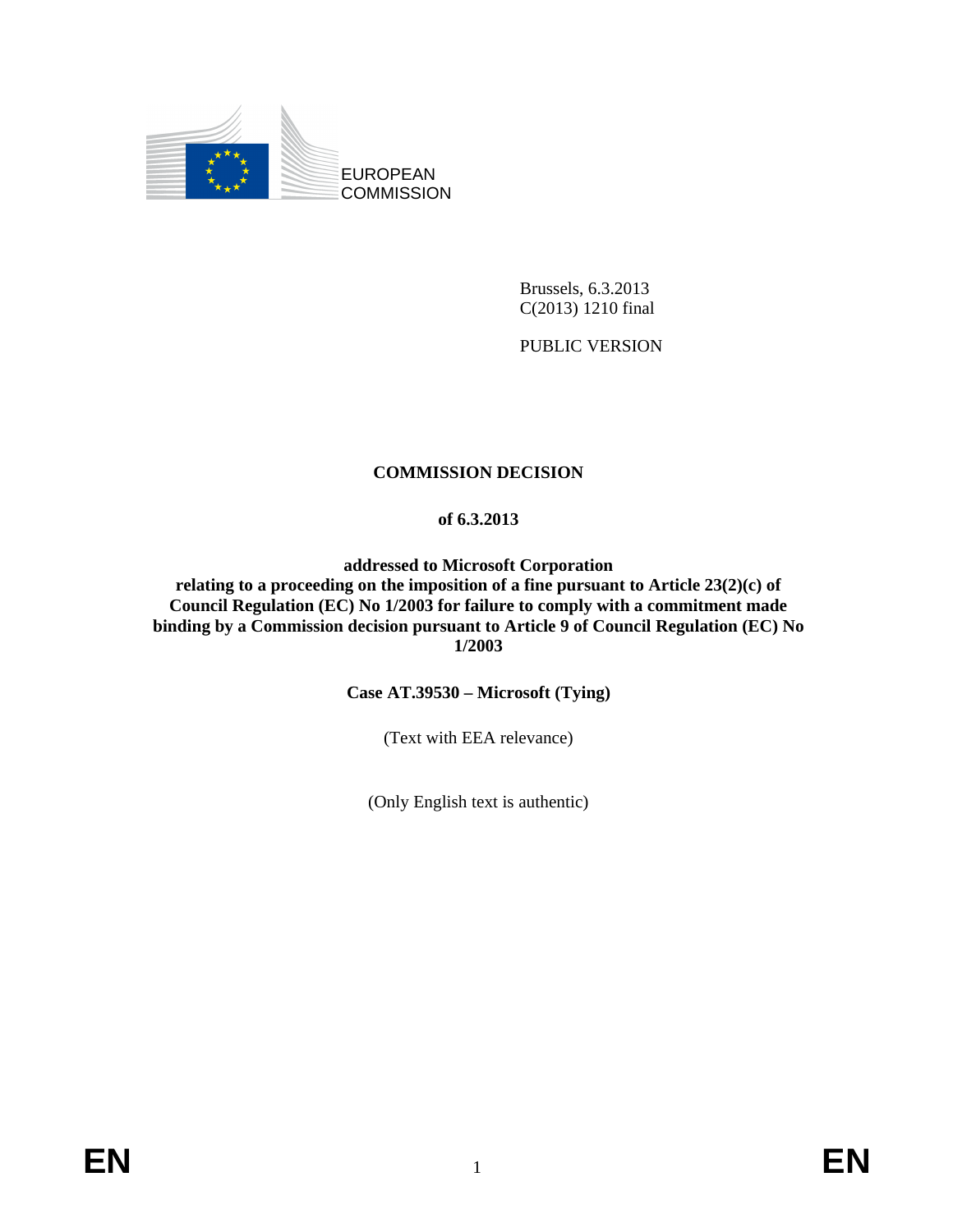### **TABLE OF CONTENTS**

| 1.   |                                                                                       |
|------|---------------------------------------------------------------------------------------|
| 2.   |                                                                                       |
| 3.   |                                                                                       |
| 3.1. |                                                                                       |
| 3.2. | Microsoft's acknowledgement of the failure and its explanations as to why the failure |
| 3.3. | Microsoft's reaction after being informed about the failure to display the Choice     |
| 4.   |                                                                                       |
| 4.1. |                                                                                       |
| 4.2. | The duration of Microsoft's failure to comply with Section 2 of the Commitments 9     |
| 4.3. | Number of users affected by Microsoft's failure to comply with Section 2 of the       |
| 5.   |                                                                                       |
| 5.1. |                                                                                       |
| 5.2. |                                                                                       |
| 5.3. |                                                                                       |
| 5.4. |                                                                                       |
| 5.5. |                                                                                       |
|      |                                                                                       |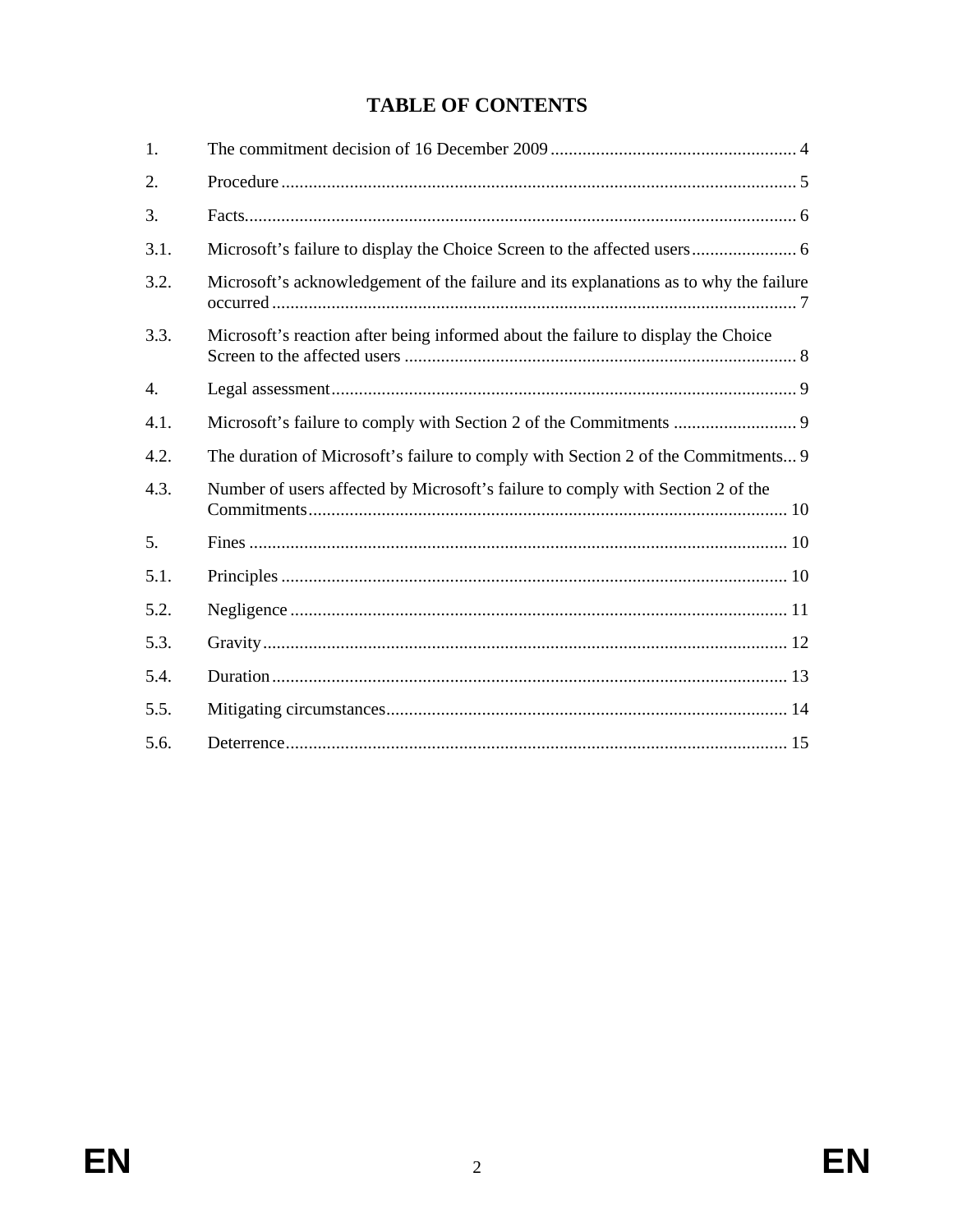#### **COMMISSION DECISION**

#### **of 6.3.2013**

#### **addressed to Microsoft Corporation relating to a proceeding on the imposition of a fine pursuant to Article 23(2)(c) of Council Regulation (EC) No 1/2003 for failure to comply with a commitment made binding by a Commission decision pursuant to Article 9 of Council Regulation (EC) No 1/2003**

#### **Case AT.39530 – Microsoft (Tying)**

(Text with EEA relevance)

#### (Only English text is authentic)

#### THE EUROPEAN COMMISSION,

Having regard to the Treaty on the Functioning of the European Union,

Having regard to the Agreement on the European Economic Area,

Having regard to Council Regulation (EC) No 1/2003 of 16 December 2002 on the implementation of the rules on competition laid down in Articles 81 and 82 of the Treaty, 1 and in particular Article 23(2) thereof,

Having regard to the Commission decision of 16 July 2012 to re-open and initiate proceedings in this case,

Having given the undertaking concerned the opportunity to make known its views on the objections raised by the Commission pursuant to Article 27(1) of Regulation (EC) No 1/2003 and Article 12 of Commission Regulation (EC) No 773/2004 of 7 April 2004 relating to the conduct of proceedings by the Commission pursuant to Articles 81 and 82 of the EC Treaty, 2

After consulting the Advisory Committee on Restrictive Practices and Dominant Positions,

Whereas:

<sup>&</sup>lt;sup>1</sup> OJ L 1, 4.1.2003, p. 1. With effect from 1 December 2009, Articles 81 and 82 of the EC Treaty have become Articles 101 and 102, respectively, of the Treaty on the Functioning of the European Union ("TFEU"). The two sets of provisions are, in substance, identical. For the purposes of this Decision, references to Articles 101 and 102 of the TFEU should be understood as references to Articles 81 and 82, respectively, of the EC Treaty when where appropriate. The TFEU also introduced certain changes in terminology, such as the replacement of "Community" by "Union" and "common market" by "internal market". Where the meaning remains unchanged, the terminology of the TFEU will be used throughout this Decision.

<sup>&</sup>lt;sup>2</sup> OJ L 123, 27.4.2004, p. 18.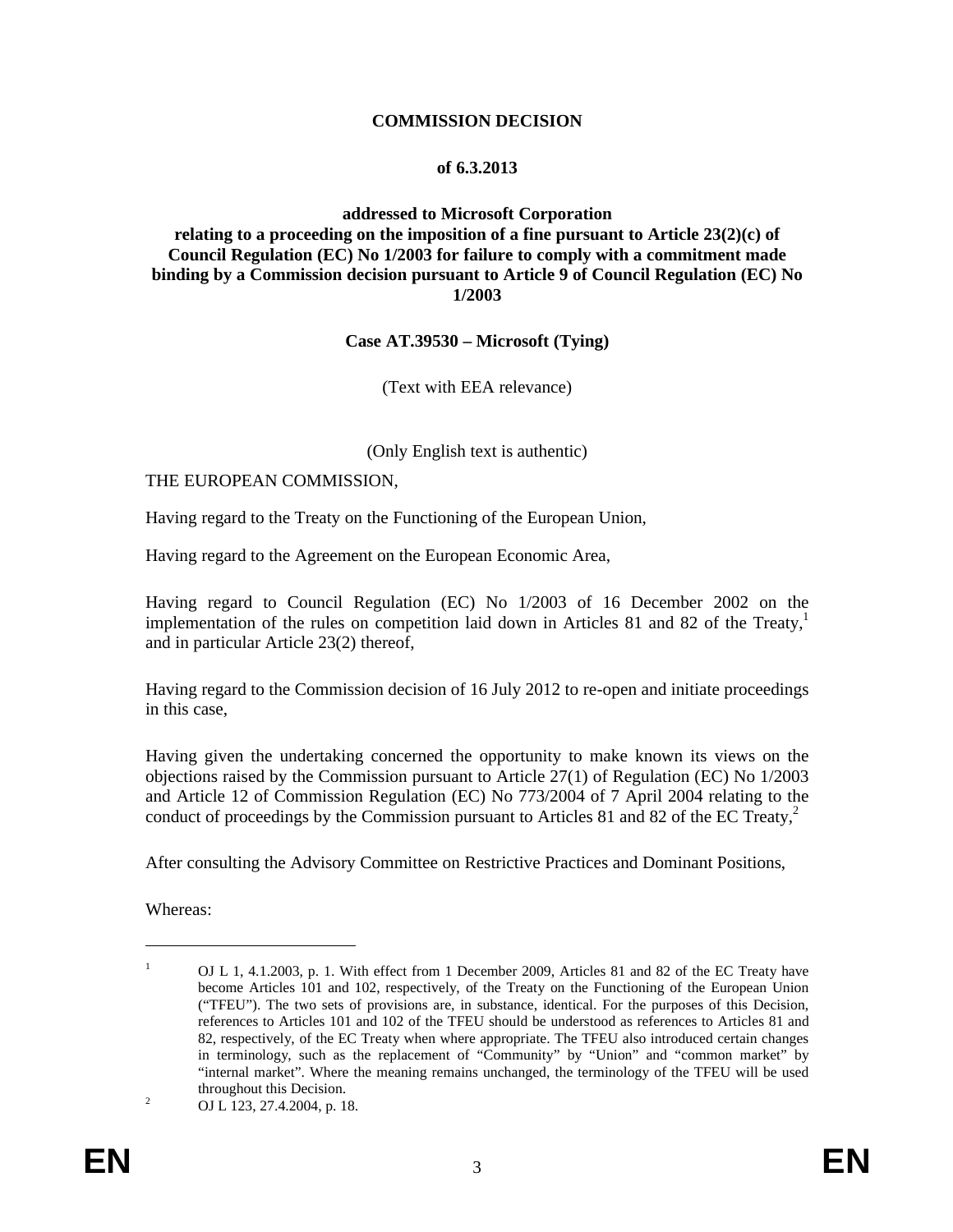#### **1. THE COMMITMENT DECISION OF 16 DECEMBER 2009**

- (1) On 16 December 2009, the Commission adopted a Decision relating to a proceeding under Article 102 of the Treaty on the Functioning of the European Union and Article 54 of the EEA Agreement (Case COMP/39.530 — Microsoft (Tying)) (notified under document  $C(2009)$  10033) (the "Commitment Decision")<sup>3</sup> pursuant to Article 9(1) of Regulation (EC) No 1/2003, which made binding the Commitments offered by Microsoft Corporation ("Microsoft") to meet the Commission's concerns, as set out in a Statement of Objections of 14 January 2009.
- (2) Article 1 of the Commitment Decision made binding the Commitments offered by Microsoft to address the Commission's preliminary concerns regarding a potential abuse of Microsoft's dominant position in the market for client personal computer ("PC") operating systems. The Commission's preliminary concerns related in particular to the tying of Microsoft's web browser, Internet Explorer ("IE"), to its dominant client PC operating system, Windows.
- (3) In order to address the Commission's preliminary concerns, Microsoft committed in particular to offer Windows users an unbiased choice among different web browsers by means of a Choice Screen in Windows XP, Windows Vista, Windows 7 and in Windows client PC operating systems sold after Windows 7.<sup>4</sup> Microsoft committed to display the Choice Screen to Windows users within the European Economic Area ("EEA") that have IE set as the default web browser.<sup>5</sup>
- (4) According to the Commitments, the Choice Screen consists of an initial page containing basic information about the purpose of the Choice Screen $<sup>6</sup>$  and a second</sup> page displaying the twelve most widely-used web browsers that run on Windows 7 based on usage share in the EEA, as measured semi-annually<sup>7</sup>. The Choice Screen must also prominently display the final releases of the five highest ranked web browsers based on usage share in the EEA.<sup>8</sup>
- (5) For Windows 7, the Choice Screen had to be made available from 17 March 2010 (thirteen weeks after the adoption of the Commitment Decision) and had to remain in place until 16 December 2014 (end of the duration of the Commitments).<sup>9</sup>
- (6) Microsoft also committed not to circumvent or attempt to circumvent the Commitments in any way. $^{10}$
- (7) Finally, Microsoft committed to report to the Commission annually on the implementation of the Commitments.<sup>11</sup>

<sup>&</sup>lt;sup>3</sup> A summary of that Decision was published in OJ C 36, 13.2.2010, p. 7. 4

Paragraphs 7 and 9 of the Commitments.

<sup>5</sup> Paragraph 7 of the Commitments.

<sup>6</sup> Paragraph 8 of the Commitments.

<sup>7</sup> Paragraph 11 of the Commitments.

<sup>8</sup> Paragraph 13 of the Commitments.  $\overline{Q}$ 

Paragraph 7 of the Commitments.

<sup>&</sup>lt;sup>10</sup> Paragraph 18 of the Commitments.

Paragraph 22 of the Commitments.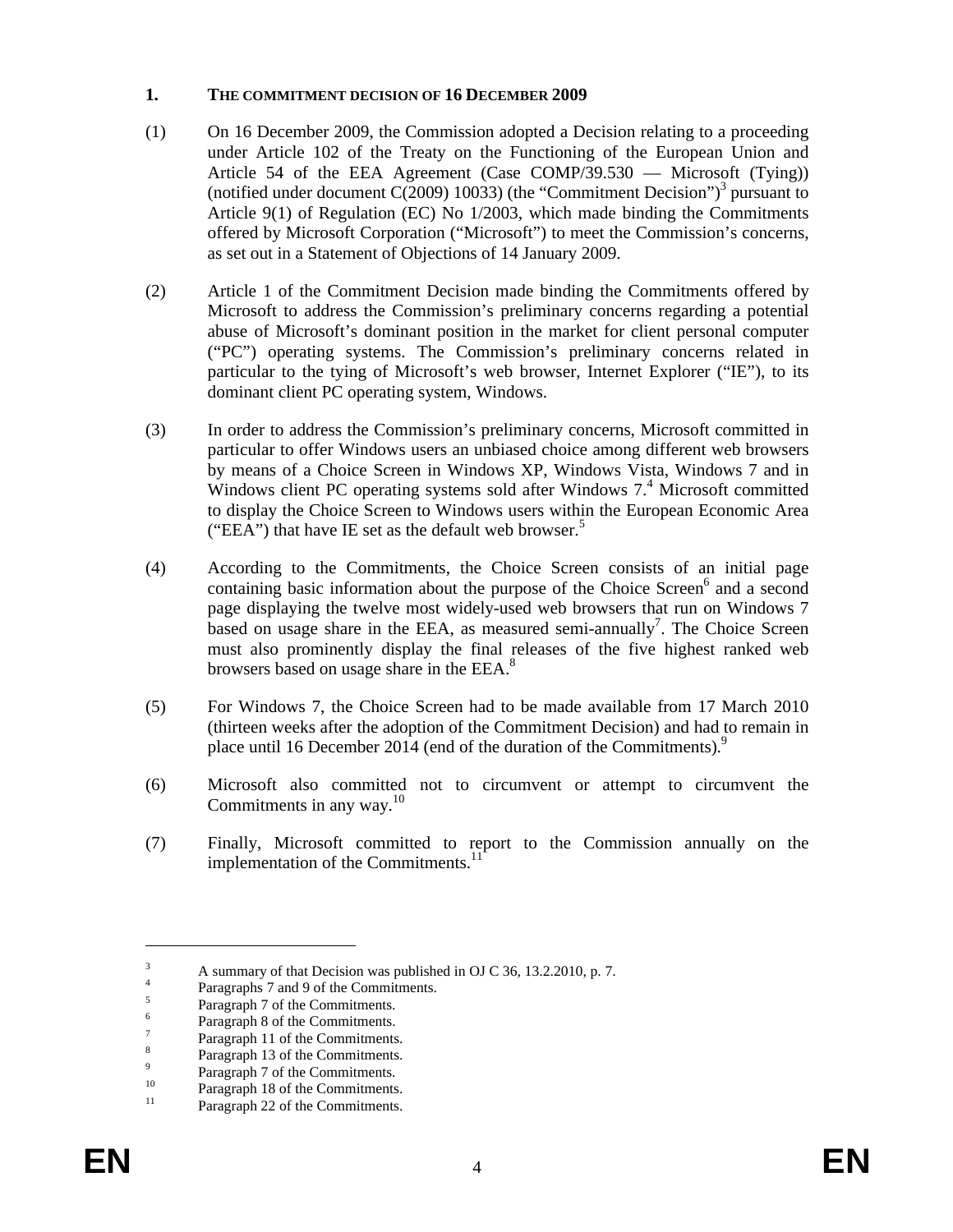#### **2. PROCEDURE**

- (8) On 17 June 2012, the Commission received information from a developer of web browsers about an alleged irregularity with regard to the roll-out of the Choice Screen with Microsoft's client PC operating system Windows 7 ("Windows 7"). According to this information, the Choice Screen was not being displayed to users on PCs within the EEA running on Windows 7 and purchased in 5 different Member States from well-known retailers during the last week of May 2012, even when users within the EEA had been using the respective PCs for several weeks.<sup>12</sup>
- (9) The Commission informed Microsoft about those allegations in a meeting on 22 June 2012.
- (10) On 4 July 2012, Microsoft acknowledged in writing that the Choice Screen had not been displayed to users within the EEA of PCs sold with Windows 7 Service Pack 1 ("Windows 7 SP 1") pre-installed that had IE set as the default browser ("the affected users").<sup>13</sup>
- $(11)$  On 5 July 2012, the Commission sent a request for information to Microsoft.<sup>14</sup>
- (12) On 12 July 2012, Microsoft again acknowledged in writing that the Choice Screen had not been displayed to the affected users.<sup>15</sup>
- (13) On 14 July 2012, Microsoft replied to the Commission's request for information of 5 July 2012.<sup>16</sup>
- (14) On 16 July 2012, the Commission decided to re-open proceedings in the present case pursuant to Article 9(2) of Regulation (EC) No 1/2003 and to initiate proceedings pursuant to Article 11(6) of that Regulation and Article 2(1) of Commission Regulation (EC) No 773/2004.
- (15) On 28 July 2012, Microsoft informed the Commission that it had distributed the Choice Screen to the affected users.<sup>17</sup>
- (16) On 24 October 2012, the Commission adopted a Statement of Objections.<sup>18</sup>
- (17) Microsoft was granted access to the Commission's file on 6 November 2012.
- (18) Microsoft replied to the Statement of Objections on 2 December 2012.<sup>19</sup>
- (19) On 22 January 2013, the Commission sent a request for information to Microsoft.<sup>20</sup>

<sup>&</sup>lt;sup>12</sup> Submission by Google of 17 June 2012.<br>
Minneap<sup>2</sup> electron of 4 July 2012.

 $\frac{13}{14}$  Microsoft's letter of 4 July 2012.

<sup>&</sup>lt;sup>14</sup> Commission's request for information of 5 July 2012.

<sup>&</sup>lt;sup>15</sup> Microsoft's letter 12 July 2012.

<sup>&</sup>lt;sup>16</sup> Microsoft's reply to the Commission's request for information of 14 July 2012.

 $\frac{17}{18}$  Microsoft letter of 28 July 2012.

<sup>&</sup>lt;sup>18</sup> Commission Statement of Objections of 24 October 2012.

<sup>&</sup>lt;sup>19</sup> Microsoft's reply to the Statement of Objections.

<sup>20</sup> Commission's request for information of 22 January 2013.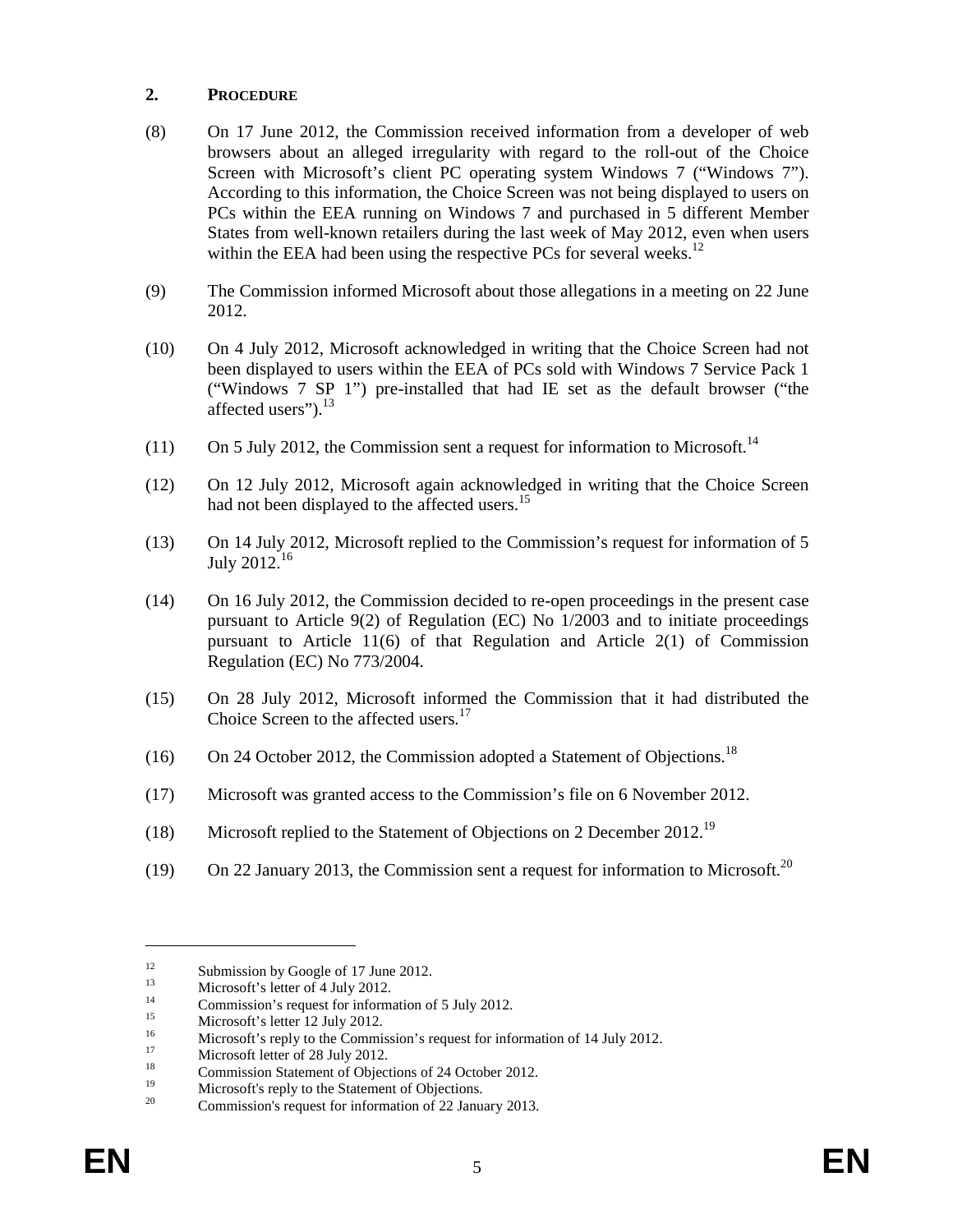(20) On 28 January 2013, Microsoft replied to the Commission's request for information of 22 January 2013. 21

#### **3. FACTS**

#### **3.1. Microsoft's failure to display the Choice Screen to the affected users**

- (21) In late 2009, Microsoft put together a team to write the software to implement the Choice Screen. <sup>22</sup> The team created a "detection logic" programming code, that is to say a code that enabled the Windows Update servers to identify users that should receive the Choice Screen Update within the EEA. The team also created an executable software code ("exe") that was meant to display the Choice Screen on the relevant PCs within the EEA.<sup>23</sup>
- (22) Microsoft began distributing the Choice Screen on 23 February 2010.<sup>24</sup> As part of the Choice Screen implementation, certain electronically stored reminders were created for Windows engineers, informing them of the need to update the relevant programming code when Service Packs and Updates to Windows 7 (such as Windows  $7 \text{ SP} 1$ ) were to be released.<sup>25</sup>
- (23) On 22 February 2011, Microsoft released Windows 7 SP  $1.^{26}$  A service pack is, for the most part, a collection of bug fixes and other updates to a particular version of Windows.<sup>27</sup> The bug fixes and other updates are rolled into one package and sent out to existing computers running that particular version of Windows. The service pack is also distributed to computer manufacturers ("Original Equipment Manufacturers" or "OEMs")<sup>28</sup> which can choose to pre-install Windows  $7 \text{ } SP$  1 on PCs they sell to retailers. PCs within the EEA on which OEMs had pre-installed Windows 7 SP 1 started reaching consumers approximately 4 to 12 weeks after the release of Windows 7 SP 1 on 22 February 2011.<sup>29</sup>
- (24) The detection logic code for the Choice Screen Update should have been updated in February 2011 to ensure that the Choice Screen was displayed to all users within the EEA of Windows 7 SP 1 that had IE set as their default browser. However, despite the reminders referred to in paragraph  $(22)$ , this was not done.<sup>30</sup>
- (25) Microsoft sent regular reports to the Commission on the implementation of the Commitments, as required by paragraph 22 of the Commitments. The report of 16 December 2011<sup>31</sup> stated: "*as previously reported, Microsoft completed distribution of the browser choice Windows Update to the Windows installed base on 15 May*

<sup>&</sup>lt;sup>21</sup> Microsoft´s reply to the request for information of 28 January 2013.

<sup>22</sup> Microsoft's report on the implementation of the Commitment Decision of 18 June 2010, p. 1; see also Corrected Report by Dechert LLP, p. 6 and 7.

<sup>23</sup> Microsoft's letter of 12 July 2012, p. 2; Microsoft's reply to the Statement of Objections, p. 6.<br>
Microsoft's letter of 12 July 2012, p. 2; Microsoft's reply to the Statement of Objections, p. 6.

<sup>&</sup>lt;sup>24</sup> Microsoft's letter of 12 July 2012, p. 2.<br>Microsoft's letter of 12 July 2012, p. 2.

<sup>&</sup>lt;sup>25</sup> Microsoft's letter of 12 July 2012, p. 2; see also Corrected Report by Dechert LLP, p. 2.

<sup>&</sup>lt;sup>26</sup> Microsoft's letter of 12 July 2012, p. 2.<br>Microsoft's letter of 12 July 2012, p. 2.

<sup>27</sup> Microsoft's letter of 12 July 2012, p. 2.<br>
28 Microsoft 2014, p. 2.

<sup>&</sup>lt;sup>28</sup> Microsoft's letter of 12 July 2012, p. 2.<br><sup>29</sup> Microsoft's letter of 12 July 2012, p. 2.

<sup>&</sup>lt;sup>29</sup><br>Microsoft's letter of 12 July 2012, p. 5.<br>Microsoft's letter of 12 July 2012, p. 2.

 $\frac{30}{31}$  Microsoft's letter of 12 July 2012, p. 2.

<sup>31</sup> Microsoft's report on the implementation of the Commitment Decision of 16 December 2011.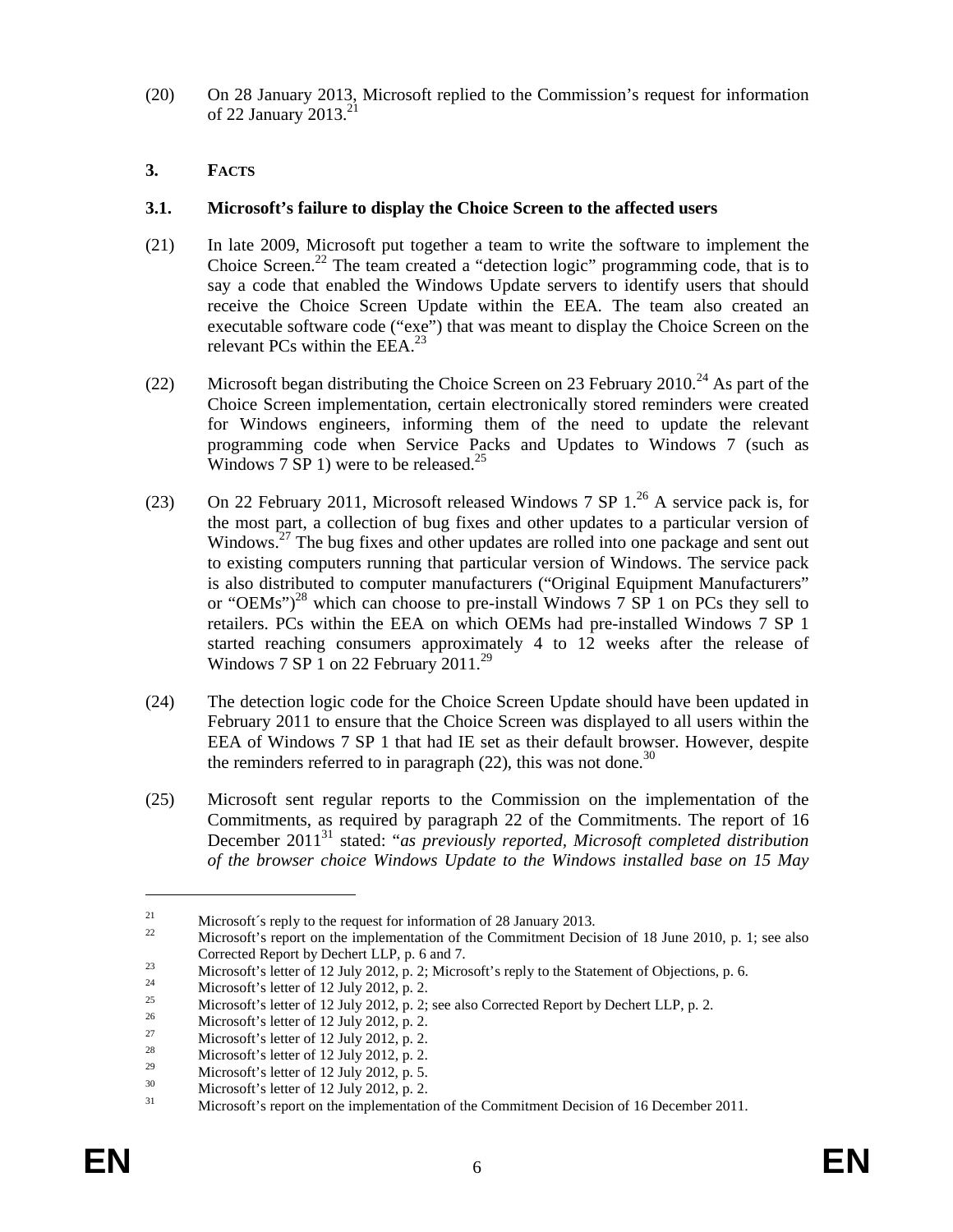*2010. Microsoft continues to deliver the update to new PCs or those that were not previously in use*." <sup>32</sup> Nowhere in the report was it indicated that the Choice Screen had not, or may not have, been displayed to certain users within the EEA of Windows 7 SP that had IE set as their default browser.

#### **3.2. Microsoft's acknowledgement of the failure and its explanations as to why the failure occurred**

- (26) In its letters of 4 and 12 July 2012 and in its reply to the Statement of Objections<sup>33</sup> Microsoft acknowledged that the Choice Screen had not been displayed to the affected users. Microsoft acknowledged in particular that *"[…] the Choice Screen was not being delivered to computers running Windows 7 Service Pack 1"*. 34 Microsoft stated: *"There is no ambiguity in the relevant Commitment language. There is no question as to how to apply that language to the facts. There is no important matter of principle at stake. There is, rather, a clear obligation, fully understood by all the relevant people at Microsoft through the entire chain of management, and an error in executing on our obligation […]. Due to our error, the browser choice screen was not delivered to new PCs that shipped with Windows 7 SP1 preinstalled by computer manufacturers. […] Job No. 1 was to ensure we complied with every one of the Commitments. We recognize that we have fallen short of this goal"*. <sup>35</sup> Microsoft expressed *"regret that this error [had] occurred"*. 36
- (27) When Windows 7 SP 1 was released, changes should have been made to the detection logic programming code to enable Windows Update to detect which users of Windows 7 SP 1 within the EEA had IE set as their default browser. <sup>37</sup> It was, however, not clearly communicated to, nor understood by, all employees involved that those changes to the detection logic would have to be made when Windows 7 SP 1 was to be released.<sup>38</sup> Microsoft stated that this lack of communication was due to human error. 39
- (28) One "Sustained Engineering" employee (part of the technical team responsible for delivering the Choice Screen after it was initially developed) placed the Choice Screen on a checklist of work items that needed to be considered when Windows 7 SP 1 was released. When Windows 7 SP 1 was being prepared for roll-out, a second employee of the Sustained Engineering team was responsible for the Windows 7 SP 1 roll-out. He worked on the basis of a list of earlier software "fixes" that were to be rolled into Windows 7 SP  $1.^{40}$
- (29) That list erroneously included the Choice Screen as a component of Windows 7 SP 1. The Choice Screen was not, however, a part of Windows 7 SP 1. This error occurred because the list of Windows 7 SP 1's components was prepared with an automated software tool that extracted the Choice Screen package description from a database

 $\frac{32}{33}$  Microsoft's report on the implementation of the Commitment Decision of 16 December 2011, p. 2.

 $\frac{33}{14}$  Microsoft's reply to the Statement of Objections, p. 2, 3, 4, 9 and 16.

 $\frac{34}{35}$  Microsoft's letter of 4 July 2012, p. 1.

 $\frac{35}{36}$  Microsoft's letter of 12 July 2012, p. 1 and 2; see also Corrected Report by Dechert LLP, p. 10.

 $^{36}$  Microsoft's letter of 4 July 2012, p. 2.<br> $^{37}$ 

 $\frac{37}{18}$  Microsoft's letter of 12 July 2012, p. 3; see also Corrected Report by Dechert LLP, p. 1 and 2.

 $\frac{38}{39}$  Microsoft's reply to the Statement of Objections, p. 6.<br>Microsoft's reply to the Statement of Objections, p. 2.

 $\frac{39}{40}$  Microsoft's reply to the Statement of Objections, p. 3.

Microsoft's letter of 12 July 2012, p. 3; see also Corrected Report by Dechert LLP, p. 26.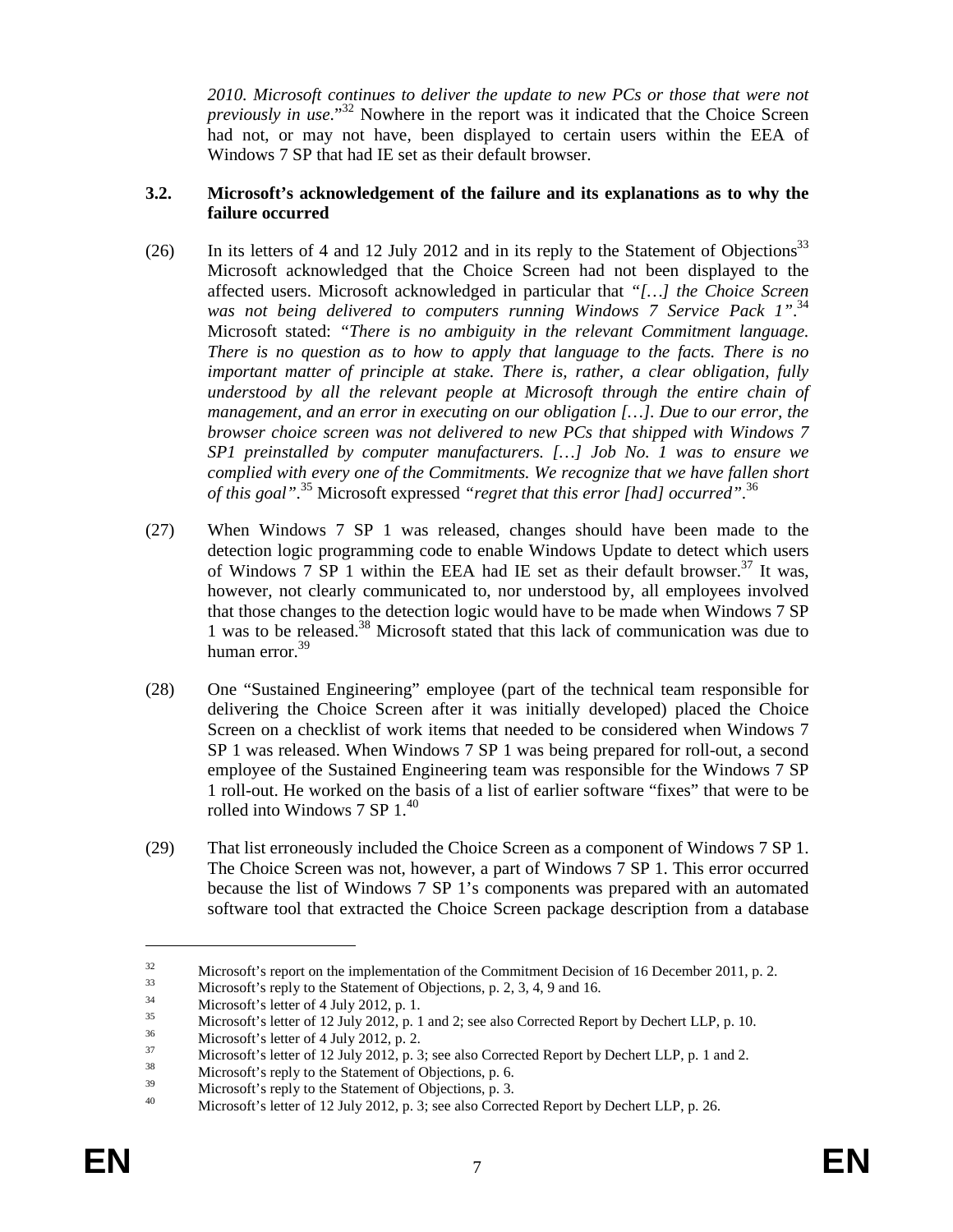of prior Windows 7 software "fixes". The automated tool worked this way because most "fixes" were rolled into the next service pack that was released. The second "Sustained Engineering" employee concluded (based on his review of the erroneous Windows 7 SP 1 component list) that the Choice Screen was included as part of Windows 7 SP 1, and therefore concluded that no further action was needed to ensure the distribution of the Choice Screen to users of Windows 7 SP 1 within the EEA and its display to users within the EEA that had IE set as their default browser. 41

(30) Microsoft has acknowledged that its compliance report sent on 16 December 2011 should have stated that the Choice Screen was not being displayed to the affected users.<sup>42</sup> Furthermore, Microsoft has acknowledged that the report wrongly stated the total number of installations of the Choice Screen for the period from the entry into force of the Commitments until 30 November 2011. The actual number was approximately 471 million, and not  $525,214,680$  as initially reported.<sup>43</sup>

#### **3.3. Microsoft's reaction after being informed about the failure to display the Choice Screen to the affected users**

- (31) After being informed about the failure to display the Choice Screen to the affected users, Microsoft took action to correct the problem.
- (32) First, Microsoft developed a "fix" by writing about half a page of programming code for the Choice Screen package for Windows 7 SP 1. Distribution of this software package started on 3 July 2012. The new programming code contains the detection logic that enables Windows Update to detect which users are running Windows 7 SP 1 within the EEA so that the Choice Screen package can be distributed to them.<sup>44</sup>
- (33) The distribution of the Choice Screen package to users of Windows 7 SP 1 within the EEA and its display to users that have had IE set as their default browser started on 3 July 2012 and was essentially completed by 16 July 2012.<sup>45</sup>
- (34) Second, Microsoft retained outside counsel, Dechert LLP ("Dechert"), to conduct an investigation and prepare a report as to the reasons for Microsoft's failure to display the Choice Screen Update to the affected users Dechert had full access to Microsoft personnel, emails and the relevant documents. On 30 August 2012, the Commission received Dechert's report (the "Dechert Report"), which essentially confirmed Microsoft's statements with regard to the causes of the non-display of the Choice Screen to the affected users and provided additional information on those causes.<sup>46</sup> On 5 September 2012, the Commission received a corrected version of the Dechert Report.<sup>47</sup>

<sup>&</sup>lt;sup>41</sup><br>Microsoft's letter of 12 July 2012, p. 3.<br>Microsoft's reply to the Statement of O

Microsoft's reply to the Statement of Objections, p. 8, Microsoft's letter of 12 July 2012, p. 6; see also Corrected Report by Dechert LLP, p. 22 to 25.

<sup>43</sup> Microsoft's letter of 12 July 2012, p. 6; see also Corrected Report by Dechert LLP, p. 23.

<sup>&</sup>lt;sup>44</sup><br>Microsoft's letter of 12 July 2012, p. 3.<br>Microsoft's probable to the Statement of G

Microsoft's reply to the Statement of Objections, p. 9. There may be a small number of affected users, including those that have not turned on their PCs or are outside of the EEA since 3 July 2012 to whom the Choice Screen has not yet been displayed. See Microsoft's letter of 12 July 2012, p. 4.

 $^{46}$  Report by Dechert LLP.

Corrected Report by Dechert LLP.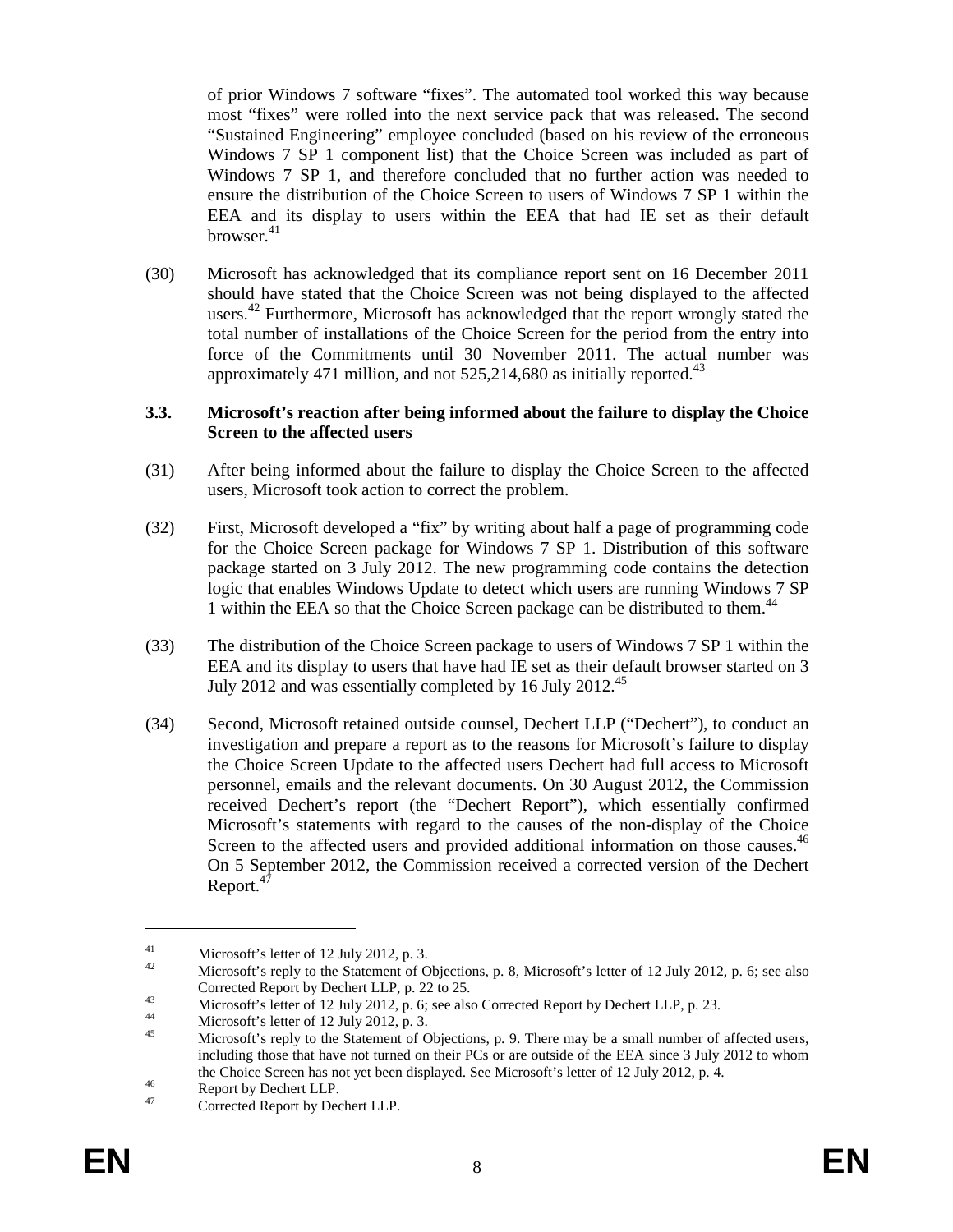- (35) The Dechert Report found in particular that Microsoft had failed to clearly assign responsibility for the distribution of the Choice Screen to its employees and that there was insufficient monitoring and inadequate communication among Microsoft employees.<sup>48</sup>
- (36) Third, Microsoft has taken steps to address those problems and to prevent a similar failure in the future. It has established a process that assigns clear responsibilities and involves all key stakeholders, namely the Business Divisions, Legal and Corporate Affairs, senior executives. It has also created a new function of Antitrust Compliance Officer. 49
- (37) Finally, on 12 July 2012, Microsoft expressed a willingness to extend Section 2 of the Commitments for an additional period of 15 months. $50$

#### **4. LEGAL ASSESSMENT**

#### **4.1. Microsoft's failure to comply with Section 2 of the Commitments**

- (38) In the light of the facts set out in Section 4 of this Decision, the Commission concludes that Microsoft has failed to comply with Section 2 of the Commitments by not displaying the Choice Screen to the affected users.
- (39) Microsoft has acknowledged its failure to comply with Section 2 of the Commitments.<sup>51</sup>

#### **4.2. The duration of Microsoft's failure to comply with Section 2 of the Commitments**

- (40) Paragraph 7 of the Commitments states that "*[f]or Windows 7, the Choice Screen update will first be made available to users thirteen weeks after adoption of […] [the Commitment Decision].*" Consequently, the Choice Screen had to be displayed from 17 March 2010 (thirteen weeks after adoption of the Commitment Decision) throughout the whole duration of the Commitments for all users within the EEA running Windows 7 with IE set as default browser. As set out in Section 5 of the Commitments, Windows 7 includes "*Service Packs and Updates thereto, or their successors (including Service Packs and Updates thereto)*".
- (41) On 22 February 2011, Microsoft released Windows 7 SP 1. However, the first PCs on which OEMs pre-installed Windows 7 SP 1 only reached consumers approximately 4 to 12 weeks after the release date of Windows 7 SP  $1.^{52}$  As a result, in the specific circumstances of this case, the Commission considers that Microsoft's failure to comply with the Commitments started on 17 May 2011, 12 weeks after the release of Windows 7 SP 1 within the EEA.

<sup>&</sup>lt;sup>48</sup> Corrected Report by Dechert LLP, p. 26.

<sup>&</sup>lt;sup>49</sup><br>Microsoft's reply to the Statement of Objections, p. 15.<br>Microsoft's latter of 12 July 2012, p. 6. Microsoftname

<sup>50</sup> Microsoft's letter of 12 July 2012, p. 6. Microsof repeated this offer in a letter of 7 September 2012 and in its reply to the Statement of Objections, p. 4 and 17.

<sup>&</sup>lt;sup>51</sup> Microsoft's letter of 4 July 2012 and Microsoft's letter of 12 July 2012. Microsoft's reply to the Statement of Objections, p. 2, 3, 4, 9 and 16.

 $\frac{52}{100}$  Microsoft's letter of 12 July 2012, p. 5.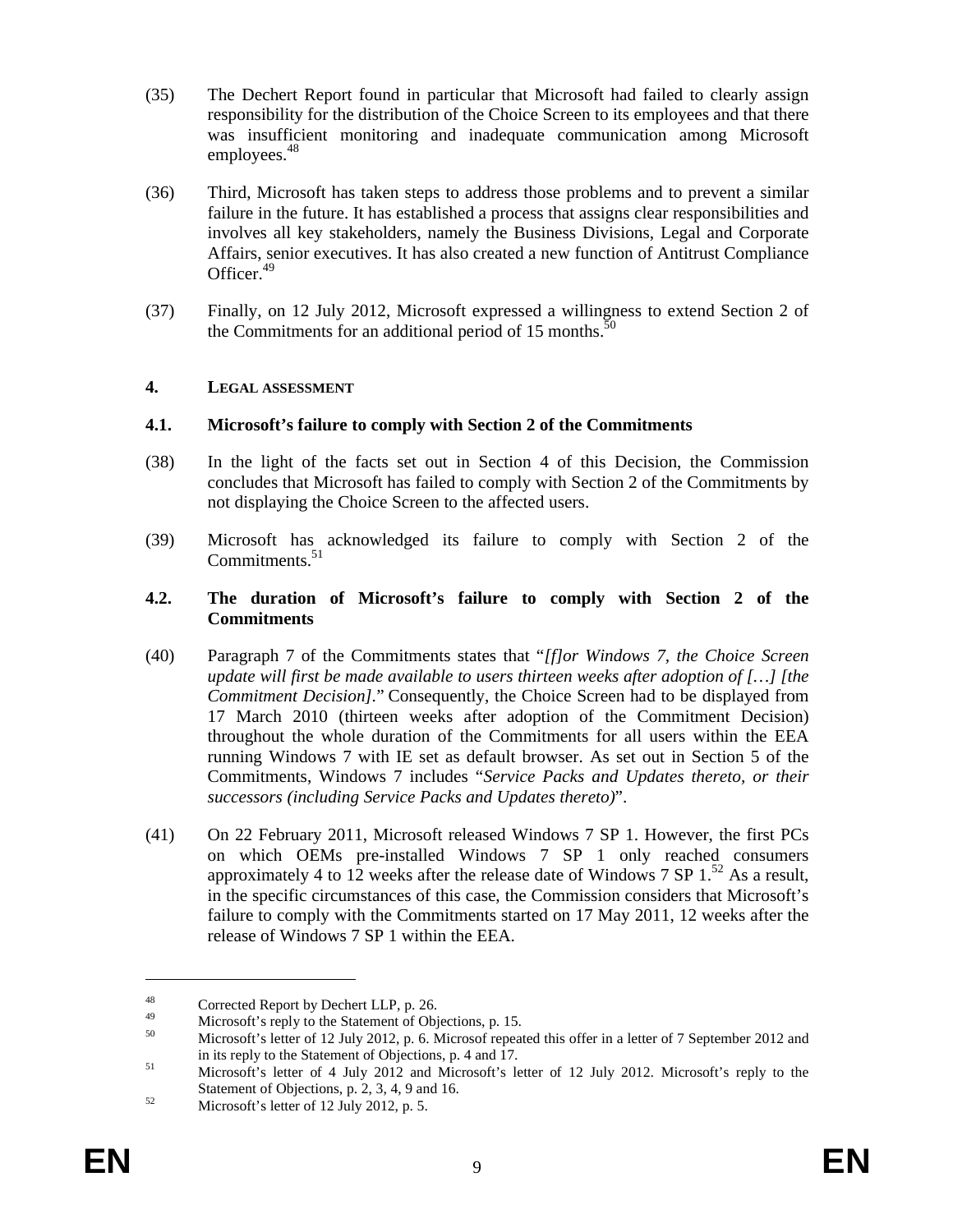- (42) The Commission considers that the failure to comply ended on 16 July 2012 when Microsoft had essentially distributed and displayed the Choice Screen to the affected users.
- (43) The Commission therefore concludes that Microsoft's failure to comply lasted from 17 May 2011 until 16 July 2012.

#### **4.3. Number of users affected by Microsoft's failure to comply with Section 2 of the Commitments**

- (44) In its Statement of Objections, the Commission estimated, based on Microsoft's own submissions<sup>53</sup> that the number of PCs affected during the period of Microsoft's failure to comply was between 20 million and 32 million. During that same period, around 36 million PCs with Windows 7 SP 1 and around 29.3 million PCs with other versions of Windows were shipped in the EEA.<sup>54</sup>
- (45) In its reply to the Statement of Objections, Microsoft accepted that the Choice Screen was not distributed to approximately 30 million PCs running Windows 7 SP 1 within the EEA.<sup>55</sup> However, it argued that a distinction has to be made between noninstallations of the Choice Screen on PCs running Windows 7 SP 1 within the EEA and non-displays of the Choice Screen to the affected users. <sup>56</sup> According to Microsoft, approximately 30 million non-installations also include PCs running Windows 7 SP 1 within the EEA on which IE was not set as default browser.<sup>57</sup> Microsoft estimated that the number of users to whom the Choice Screen should have been displayed, but was not, was approximately 15.3 million.<sup>58</sup>
- (46) In the light of Microsoft's arguments and in the specific circumstances of this case, the Commission finds that the number of users affected by Microsoft's failure to comply with Section 2 of the Commitments is 15.3 million.

#### **5. FINES**

#### **5.1. Principles**

- (47) Under Article  $23(2)(c)$  of Regulation (EC) No  $1/2003$ , the Commission may by decision impose fines on undertakings where, either intentionally or negligently, they fail to comply with a commitment made binding by a decision pursuant to Article 9 of Regulation (EC) No 1/2003. Such a fine shall not exceed 10% of the undertaking's total turnover in the preceding business year.
- (48) In fixing the amount of the fine, the Commission must have regard to the gravity and to the duration of a failure to comply. The gravity of the failure to comply is to be

<sup>53</sup> Microsoft's letter of 12 July 2012, p. 4; Microsoft's reply to Question 9 of the Commission's request for information of 14 July 2012, p. 3 and 4.

<sup>&</sup>lt;sup>54</sup><br>Microsoft's reply to the Commission's request for information of 22 January 2013, p. 3.

 $\frac{55}{56}$  Microsoft's reply to the Statement of Objections, p. 2, 3, 4, 9 and 16.

 $^{56}$  Microsoft's reply to the Statement of Objections, p. 6.<br>
Depends 7 of the Commitments

 $^{57}$  Paragraph 7 of the Commitments.

Microsoft's reply to the Commission's request of information of 22 January 2013, p. 4.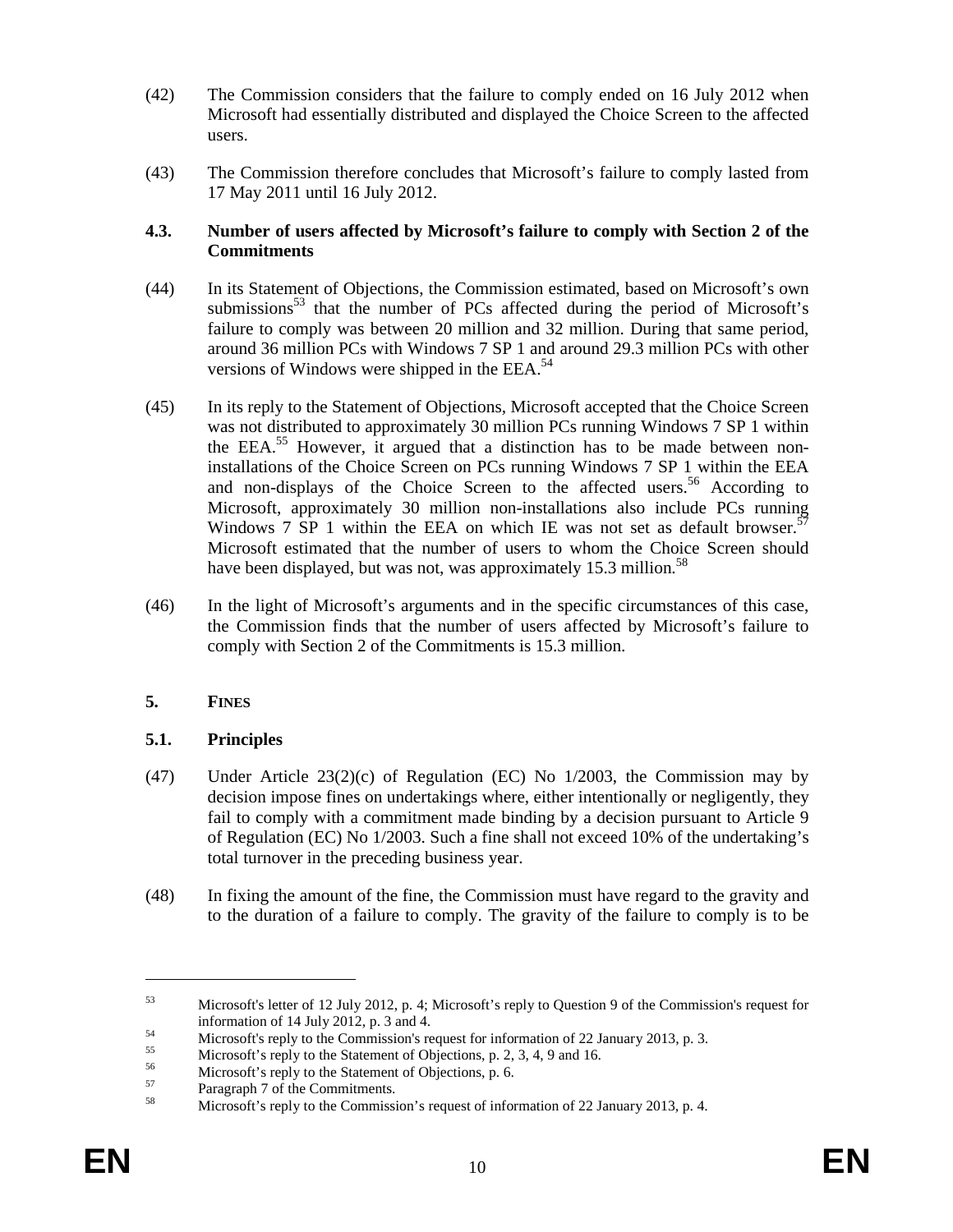assessed in the light of numerous factors, such as the particular circumstances of the case, its context and the dissuasive effect of the fine.<sup>59</sup>

#### **5.2. Negligence**

- (49) Microsoft has significant resources and extensive technical experience with the development, distribution and maintenance of software products and operating systems for PCs. Moreover, Microsoft has considerable competition law expertise, having been involved in several recent proceedings concerning infringements of competition law. 60
- (50) Microsoft was aware or, in any event, ought to have been aware that its failure to comply with Section 2 of the Commitments made binding pursuant to Article 9 of Regulation (EC) No  $1/2003$  could lead to a fine pursuant to Article  $23(2)(c)$  of that Regulation. Microsoft understood, moreover, that a failure to display the Choice Screen to the affected users would constitute a breach of its obligations under Section 2 of the Commitments. 61
- (51) A series of errors and omissions led to Microsoft's failure to provide the Choice Screen to the affected users.<sup>62</sup> These errors included technical malfunctions as well as communication problems (for instance the lack of clear communication concerning the update of the detection logic).<sup>63</sup>
- (52) Insofar as the Commission is able to determine, it would seem that Microsoft's failure to comply with Section 2 of the Commitments was due to inadvertent technical and human errors. Given its resources and know-how, however, Microsoft should have been able to avoid such errors and should have had better processes in place to ensure that the Choice Screen was correctly displayed to the affected users.<sup>64</sup>
- (53) Microsoft failed to take measures that would have allowed it to detect and remedy the problems with the display of the Choice Screen to the affected users. For instance, no testing plan was built into the system to ensure the display of the Choice

<sup>59</sup> See by analogy Joined Cases C-204/00 P, C-205/00 P, C-211/00 P, C-213/00 P, C-217/00 P and C-219/00 P *Aalborg Portland and others v Commission* [2004] ECR I-123, paragraph 90.

<sup>&</sup>lt;sup>60</sup> See (i) Commission Decision 2007/53/EC in Case No COMP/C-3/37.792 – Microsoft, OJ L 32, 6.2.2007, p. 23; (ii) Commission Decision of 10 November 2005 in Case No COMP/C-3/37.792 - Microsoft for failure to comply with its obligation to make Interoperability Information available to interested undertakings pursuant to Article 5(a) and (c) of Commission Decision C (2004) 900 final of 24 March 2004; (iii) Commission Decision 2008/C 138/07 in Case No COMP/C-3/37.792 – Microsoft, OJ C 138, 5.6.2008, p. 10 to 14, fixing the final amount of the daily penalty payment imposed on Microsoft Corporation by Decision C (2005) 4420 final and amending that Decision as regards the amount of the penalty imposed; and (iv) Commission Decision 2009/C 166/08in Case No COMP/C-3/37.792 – Microsoft, OJ C 166, 18.7.2009, p. 20 to 23, fixing the definitive amount of the periodic penalty payment imposed on Microsoft Corporation by Decision C(2005) 4420 final.

<sup>&</sup>lt;sup>61</sup> Microsoft's letter of 12 July 2012, p. 1 and 2. See also corrected Dechert Report, p. 1, 10 and 26. See also Microsoft's reply to the Statement of Objections, p. 14 and 15.

 $^{62}$  Corrected Report by Dechert LLP, p. 3.

<sup>63</sup> Corrected Report by Dechert LLP, p. 3. See also Microsoft's reply to the Statement of Objections, p. 2 and 9.

<sup>&</sup>lt;sup>64</sup> Microsoft's letter of 12 July 2012, p. 3, 5 and 6; see also Corrected Report by Dechert LLP, p. 26 and 27, Microsoft's reply to the Statement of Objections, p. 16.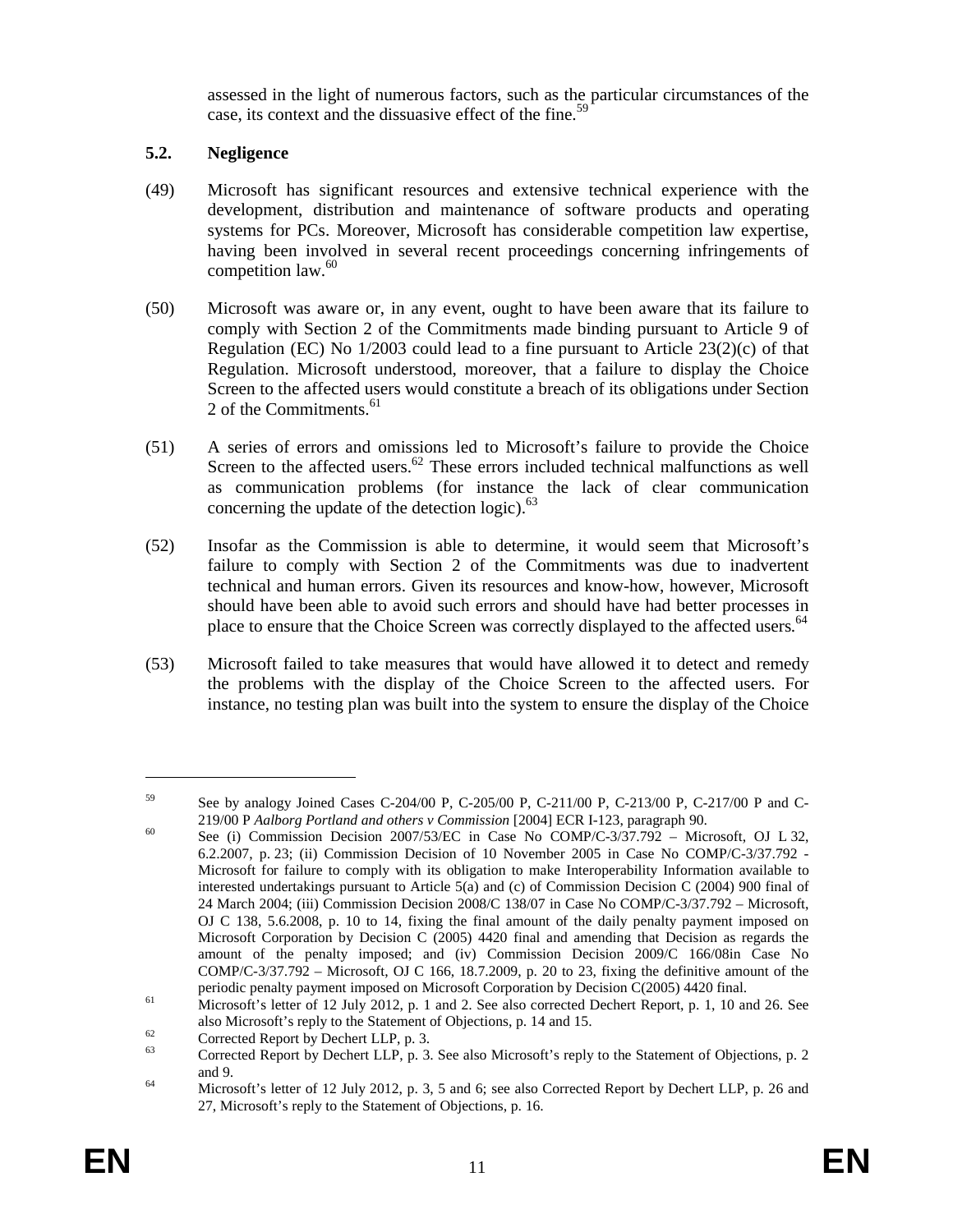Screen after the initial roll-out of Windows  $7$  SP  $1<sup>65</sup>$  In addition, several incidents that occurred during the relevant time period could have given Microsoft employees indications about the failure to display the Choice Screen to the affected users. These included *inter alia* customer complaints about Choice Screen delivery problems which did not lead to sufficient questioning by Microsoft employees.<sup>66</sup>

(54) The Commission therefore considers that Microsoft acted negligently.

#### **5.3. Gravity**

- (55) In its assessment of the gravity of Microsoft's failure to comply with Section 2 of the Commitments, the Commission takes into account the serious nature of the breach of Union law and the facts as described and assessed in Sections 3 and 4 of this Decision.
- (56) First, regardless of the specific circumstances of the case, a failure to comply with a commitment decision is, in principle, a serious breach of Union law.<sup>67</sup> Recital 13 of Regulation (EC) No 1/2003 states that "*[w]here, in the course of proceedings which might lead to an agreement or practice being prohibited, undertakings offer the Commission commitments such as to meet its concerns, the Commission should be able to adopt decisions which make those commitments binding on the undertakings concerned. Commitment decisions should find that there are no longer grounds for action by the Commission without concluding whether or not there has been or still is an infringement*."
- (57) The Union legislature thus wanted to ensure that the competition rules laid down in the TFEU are applied effectively, by means of the adoption of decisions making commitments, proposed by the parties and considered appropriate by the Commission, binding in order to provide a more rapid solution to the competition problems identified by the Commission, instead of proceeding by making a formal finding of an infringement. $68$
- (58) The Commission therefore regards the infringement committed by Microsoft as a serious one, in that it undermines the effectiveness of the mechanism provided for in Article 9 of Regulation (EC) No 1/2003.
- (59) Second, Microsoft's failure to comply with Section 2 of the Commitments goes to the core of the Commission's competition concerns and of Microsoft's obligations under the Commitment Decision. The Commitment Decision addressed concerns about the tying by Microsoft of its web browser, IE, to its client PC operating system, Windows.<sup>69</sup> The Commission was concerned that this practice was liable to foreclose the market for web browsers and give IE an artificial distribution advantage.<sup>70</sup> To address these concerns, Microsoft proposed a set of commitments of

<sup>65</sup> Corrected Report by Dechert LLP, p. 27. See also Microsoft's reply to the Statement of Objections, p. 14.

 $^{66}$  Corrected Report by Dechert LLP, p. 3.

<sup>67</sup> See by analogy Case T-141/08 *E.ON Energie AG v Commission* [2010] ECR II-5761, paragraph 279.

<sup>68</sup> Case C-441/07 P *Commission v Alrosa Company Ltd* [2010] ECR I-5949, paragraph 35.

 $\frac{69}{70}$  Recital 1 of the Commitment Decision.

Recital 39 of the Commitment Decision.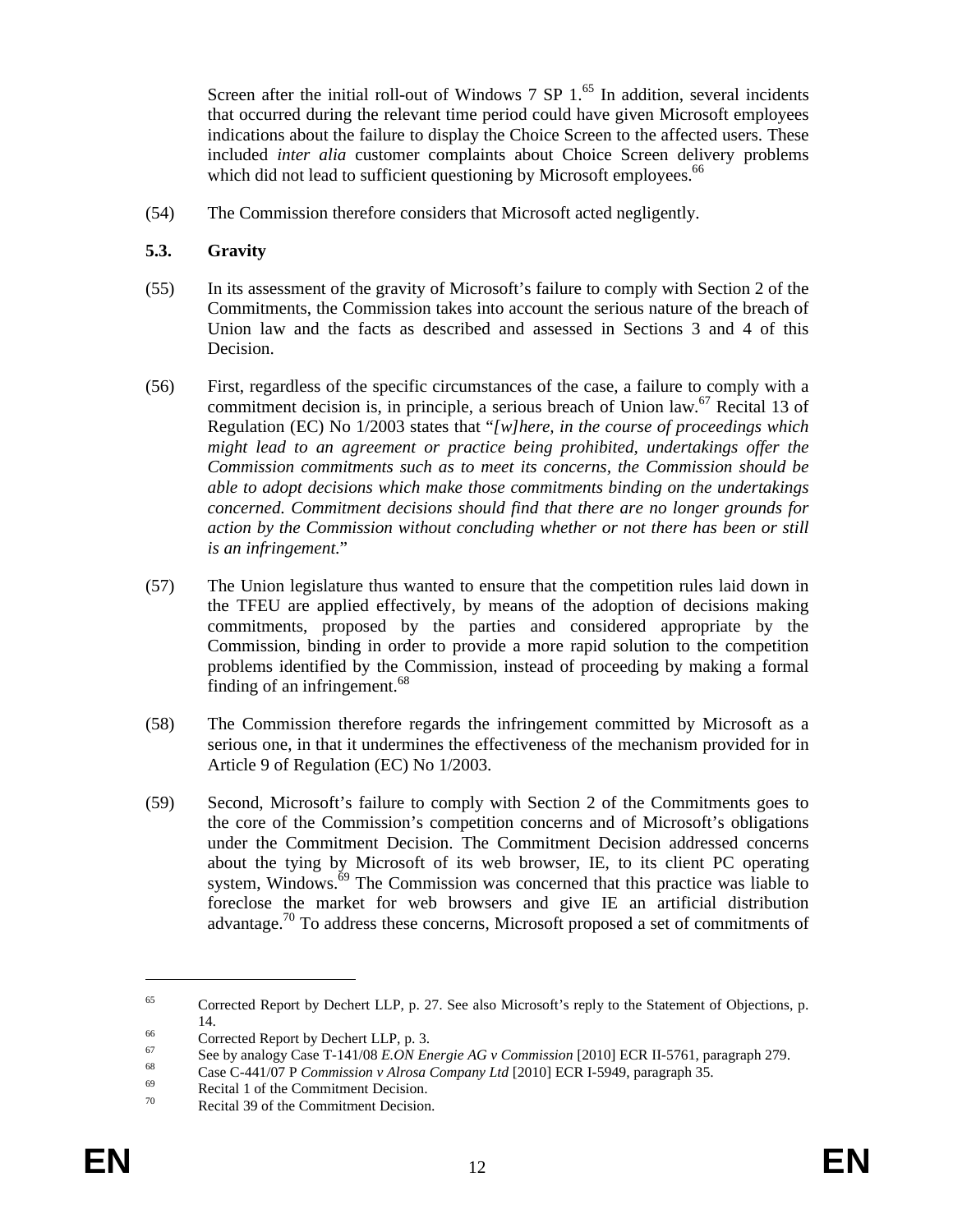which the Choice Screen was a key element.<sup>71</sup> Without the Choice Screen, the Commitments would not have been appropriate to address the competition concerns identified by the Commission.<sup>72</sup> It was in large part because the distribution of the Choice Screen through Windows Updates requires minimum user activity for the Choice Screen to reach the user that the Commission concluded that the Commitments were suitable for providing rival web browsers with an effective opportunity to compete on the merits with IE.<sup>73</sup>

- (60) Third, 15.3 million users were affected by Microsoft's breach of Section 2 of the Commitments. Microsoft has asserted that there have been "approximately 160 million successful installations" of the Choice Screen Update during the period of the failure to comply with Section 2 of the Commitments.<sup> $74$ </sup> However, the Commission considers that, even when viewed in that context, the number of users affected, and the scope of Microsoft's breach of Section 2 of the Commitments, is significant.
- (61) Fourth, in its Reply to the Statement of Objections, Microsoft argues that the Commission should take into account the fact that its failure to comply had a limited actual impact on the market: the usage share of IE has been steadily declining, even during the period of the failure to comply with Section 2 of the Commitments.<sup>75</sup>
- (62) The Commission cannot subscribe to that argument. Irrespective of its market impact, Microsoft's failure to comply runs counter to one of the basic principles of the mechanism provided for in Article 9 of Regulation (EC) No 1/2003, namely that it allows a more rapid solution to the competition problems identified by the Commission instead of the adoption of a decision requiring that an infringement be brought to an end. The Union legislature has confirmed the importance of this mechanism by providing in Article  $23(2)(c)$  of Regulation (EC) No 1/2003 that a fine for breach of a commitment shall not exceed 10% of that undertaking's worldwide turnover in the preceding business year.
- (63) In addition, while the impact on the market may render a failure to comply with a commitment more serious, the alleged absence of such an impact in the present case cannot detract from the seriousness of Microsoft's failure to comply.<sup>76</sup>

#### **5.4. Duration**

- (64) The duration of Microsoft's failure to comply with Section 2 of the Commitments is 14 months.
- (65) When setting the amount of the fine, the Commission takes into account that 14 months is a significant part of the overall duration of Section 2 of the Commitments (4 years and 39 weeks).

 $7<sup>71</sup>$  Recital 60 of the Commitment Decision.

 $\frac{72}{73}$  Recitals 97 and 103 of the Commitment Decision.

 $73$  Recital 104 of the Commitment Decision.

 $^{74}$  Microsoft's reply to the Statement of Objections, p. 4.

 $\frac{75}{76}$  Microsoft's reply to the Statement of Objections, p. 11 to 14.

<sup>76</sup> See by analogy Case T-332/09 *Electrabel v Commission*, judgment of 12 December 2012, paragraph 247.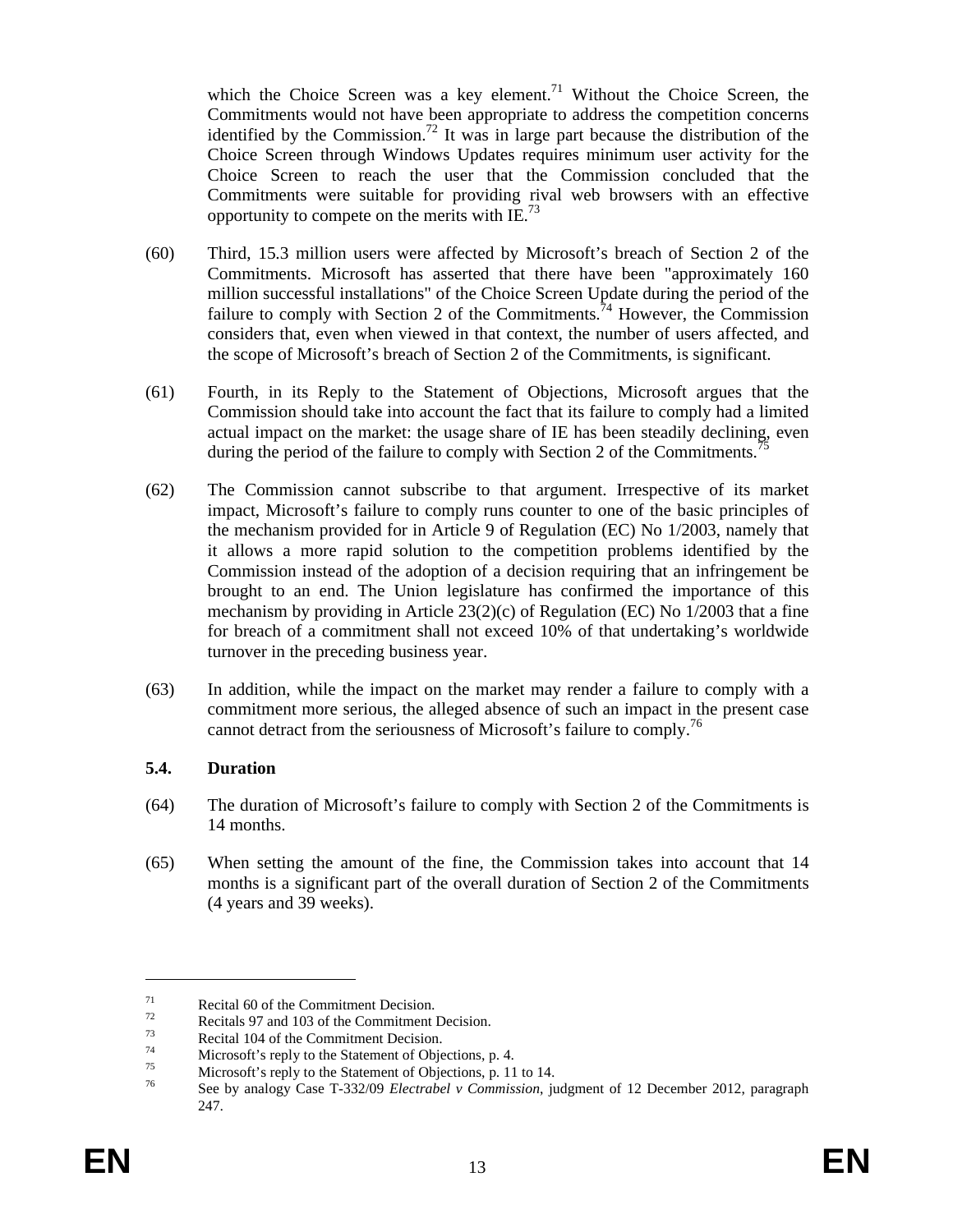#### **5.5. Mitigating circumstances**

- (66) Microsoft has acknowledged in writing its failure to comply with Section 2 of the Commitments immediately after the Commission made it aware of the fact that the Choice Screen was not being rolled out properly. Microsoft's prompt admission and description of the circumstances of the failure to comply has allowed the Commission to investigate the matter efficiently. Moreover, Microsoft has deployed resources to conduct a thorough investigation as to the reasons for the failure to comply with Section 2 of the Commitments (see paragraph (34)) and it has cooperated with the Commission by providing, in a timely manner, the relevant information relating to its failure to comply with Section 2 of the Commitments. The Commission takes these elements into account as a mitigating circumstance.
- (67) Microsoft has argued that the Commission should take into account a number of additional elements as mitigating circumstances.
- (68) First, Microsoft claims that the Commission should take into account the fact that its failure to comply was the result of negligence.
- (69) The Commission considers that the fact that a failure to comply has been committed negligently does not, in competition law terms, render that failure to comply less serious.<sup>77</sup> Moreover, Microsoft's conduct does not constitute an excusable error,<sup>78</sup> in view of: (i) its significant resources; (ii) its extensive technical experience with the development, distribution and maintenance of software products and operating systems for PCs; (iii) its considerable competition law expertise; (iv) the fact that it ought to have been aware that its failure to display the Choice Screen to the affected users would constitute a breach of Section 2 of the Commitments; and (v) its reporting obligations on compliance with the Commitments.
- (70) Second, Microsoft argues that the Commission should take into account its quick identification and remedying of the error leading to the failure to comply with Section 2 of the Commitments. 79
- (71) The Commission considers that, in line with the case-law, such a factor can lead to a reduction only in altogether exceptional circumstances. $80$  In the case at hand, such exceptional circumstances are not present. Microsoft was under an obligation to comply with Section 2 of the Commitments throughout the period of its failure to comply. After it was informed about the failure to comply with the Commitments, Microsoft was required to take swift action to identify and remedy the failure. The fact that Microsoft did so is not an exceptional circumstance but merely Microsoft's obligation pursuant to Section 2 of the Commitments. If Microsoft had not acted swiftly to remedy its failure to comply, the Commission could have, pursuant to Article 24(1)(c) of Regulation (EC) No 1/2003, imposed periodic penalty payments on Microsoft in order to compel it to comply.

<sup>77</sup> See by analogy Case C-137/95 P *SPO and Others* v *Commission* [1996] ECR I-1611, paragraph 55; Case T-271/03 *Deutsche Telekom AG v Commission* [2008] ECR II-477, paragraph 279; Case T-332/09 *Electrabel v Commission*, judgment of 12 December 2012, paragraph 237.

<sup>78</sup> See by analogy Case T-332/09 *Electrabel v Commission*, judgment of 12 December 2012, paragraphs 275 and 281.

 $^{79}$  Microsoft's reply to the Statement of Objections, p. 17.

<sup>80</sup> Case T-241/01 *Scandinavian Airlines System v Commission* [2005] ECR II-2917, paragraph 228.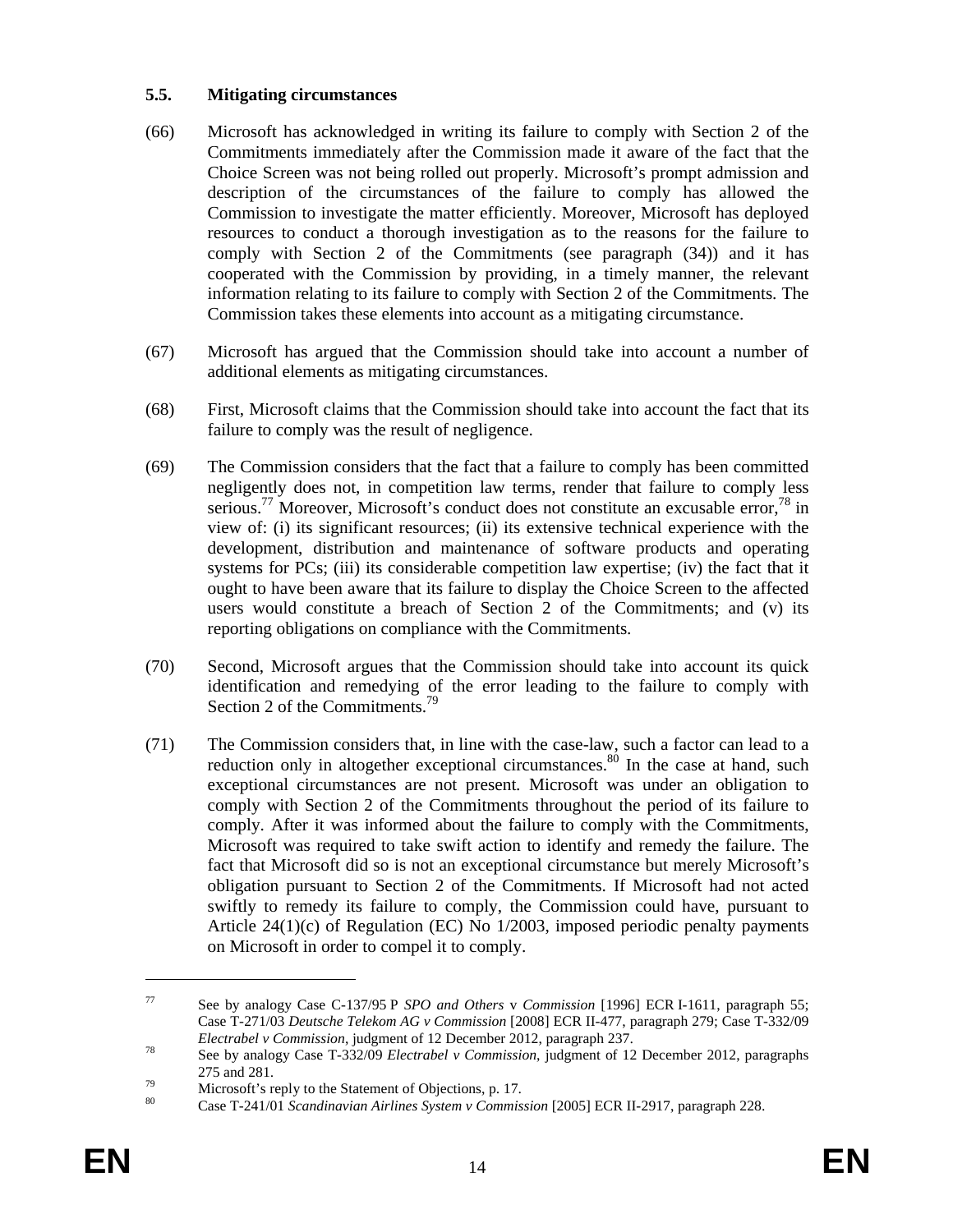- (72) Third, Microsoft claims that the Commission should take into account that it has taken a number of internal measures to avoid similar errors and failures to comply in the future. $81$
- (73) The Commission considers that while the internal measures taken by Microsoft in order to prevent any repetition after the failure to comply had come to an end are important, they do not alter Microsoft's failure to comply with Section 2 of the Commitments in the past. $82$  These measures thus place no duty on the Commission to reduce the fine. Moreover, it is impossible to determine the effectiveness of the internal measures taken by Microsoft to prevent future non-compliance.<sup>83</sup>
- (74) Fourth, Microsoft argues that the Commission should take into account when setting the fine that this is the first case in which an undertaking is fined because of failure to comply with a commitment.<sup>84</sup>
- (75) In view of the clear wording of Article  $23(2)(c)$  of Regulation (EC) No  $1/2003$  and of the Commitments themselves, as acknowledged by Microsoft (see recital 25 of this Decision), the Commission considers that Microsoft was aware or ought to have been aware of its obligations under the Commitment Decision and that failure to comply with the Commitments was unlawful and could give rise to a fine. The Commission will therefore not take into account that this is the first case in which an undertaking is fined because of failure to comply with a commitment.
- (76) Fifth, Microsoft has proposed to extend the duration of Section 2 of the Commitments by an additional 15 months. This, however, does not diminish the gravity of Microsoft's failure to comply with Section 2 of the Commitments. Microsoft's offer is only forward-looking to address a potential competition concern that, as a result of Microsoft's past failure to comply with Section 2 of the Commitments, may not be fully addressed by the Commitments. It cannot alter the fact that, during the period between 17 May 2011 and 16 July 2012, Microsoft did not display the Choice Screen to the affected users, in breach of Section 2 of the Commitments.

#### **5.6. Deterrence**

- (77) A fine for failure to comply with a commitment made binding by a decision pursuant to Article 9 of Regulation (EC) No 1/2003 must have a deterrent effect. Undertakings should not consider that it would be advantageous to breach a commitment made binding by a decision pursuant to Article 9 of Regulation (EC) No 1/2003.<sup>85</sup>
- (78) In order to ensure that the fine has a deterrent effect, the size of the undertaking concerned has to be taken into account.<sup>86</sup> The Commission therefore takes into account the fact that Microsoft's turnover in the fiscal year July 2011 to June 2012,

<sup>&</sup>lt;sup>81</sup><br>Microsoft's reply to the Statement of Objections, p. 14 to 17.

<sup>82</sup> See by analogy Case T-15/02 *BASF v Commission* [2006] ECR II-497, paragraph 266.

<sup>83</sup> See by analogy Case T-73/04 *Carbone-Lorraine* v *Commission* [2008] ECR II-2661, paragraph 144 and Case T-38/07 *Shell Petroleum and Others* v *Commission*, judgment of 13 July 2011, paragraph 96.

<sup>&</sup>lt;sup>84</sup><br>Microsoft's reply to the Statement of Objections, p. 17.<br> $^{85}$ 

<sup>85</sup> See by analogy Case T-141/08 *E.ON Energie AG v Commission* [2010] ECR II-5761, paragraph 288.

<sup>86</sup> Joined cases 100 to 103/80 SA *Musique Diffusion française v Commission* [1983] ECR 1825, paragraph 121; Case 322/81 *Michelin v Commission* [1983] ECR 3461, paragraph 111.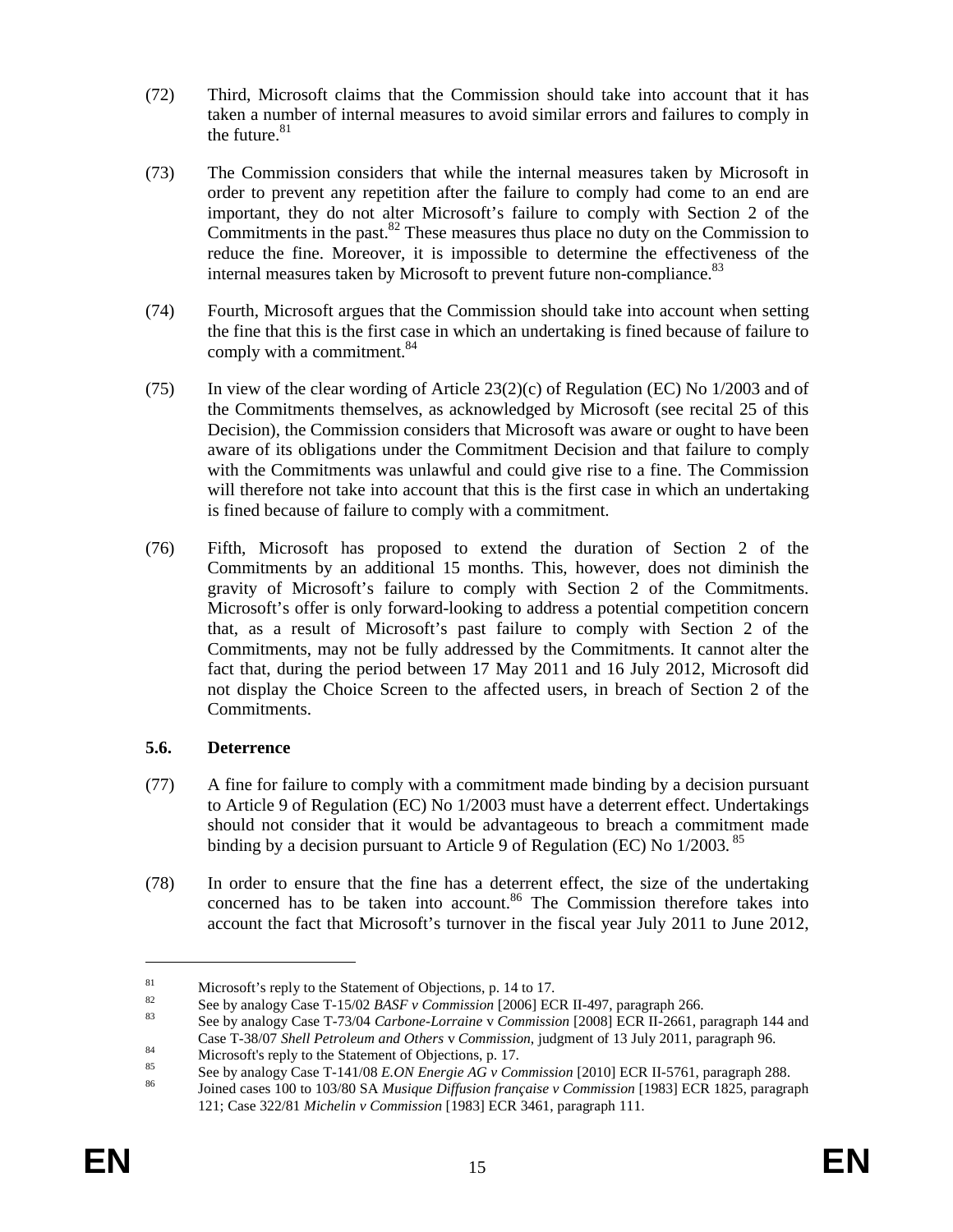Microsoft's last full business year, was USD 73,723 million<sup>87</sup> (EUR 55,088) million).<sup>88</sup>

(79) In the light of all the factors set out above, the fine is set at EUR 561 000 000, corresponding to 1.02% of Microsoft's turnover,

HAS ADOPTED THIS DECISION:

#### *Article 1*

Microsoft Corporation has failed to comply from 17 May 2011 until 16 July 2012 with Commission Decision of 16 December 2009 relating to a proceeding under Article 102 of the Treaty on the Functioning of the European Union and Article 54 of the EEA Agreement (Case COMP/39.530 — Microsoft (Tying), notified under document C (2009) 10033).

#### *Article 2*

For the failure to comply referred to in Article 1, a fine of EUR 561 000 000 is imposed on Microsoft Corporation.

The fine shall be paid in euro within three months of the date of the notification of this Decision to the following account held in the name of the European Commission:

BANQUE ET CAISSE D'EPARGNE DE L'ETAT 1–2, Place de Metz L-1930 Luxembourg IBAN: LU02 0019 3155 9887 1000 BIC: BCEELULL Ref.: European Commission – BUFI / COMP/39.530

After the expiry of that period, interest shall automatically be payable at the interest rate applied by the European Central Bank to its main refinancing operations on the first day of the month in which this Decision is adopted, plus 3.5 percentage points.

Where the undertaking referred to in Article 1 lodges an appeal, it shall cover the fine by the due date by either providing an acceptable bank guarantee or making a provisional payment of the fine in accordance with Article 90 of Commission Delegated Regulation (EU) No 1268/2012.

<sup>87</sup> Microsoft's data for the US fiscal year ending June 30, 2012, source: Microsoft's Form K 10 report to the SEC for the fiscal year ended June 30, 2012, available under http://www.microsoft.com/investor/SEC/default.aspx, p. 44, downloaded and printed on 10 August 2012.

<sup>&</sup>lt;sup>88</sup> The exchange rate used for the year July 1, 2011 – June 30, 2012 is EUR  $1 =$  USD 1.338275. This is the average of the quarterly exchange rates for this period available under http://epp.eurostat.ec.europa.eu/portal/page/portal/exchange\_rates/data/database, downloaded and printed on 10 August 2012.